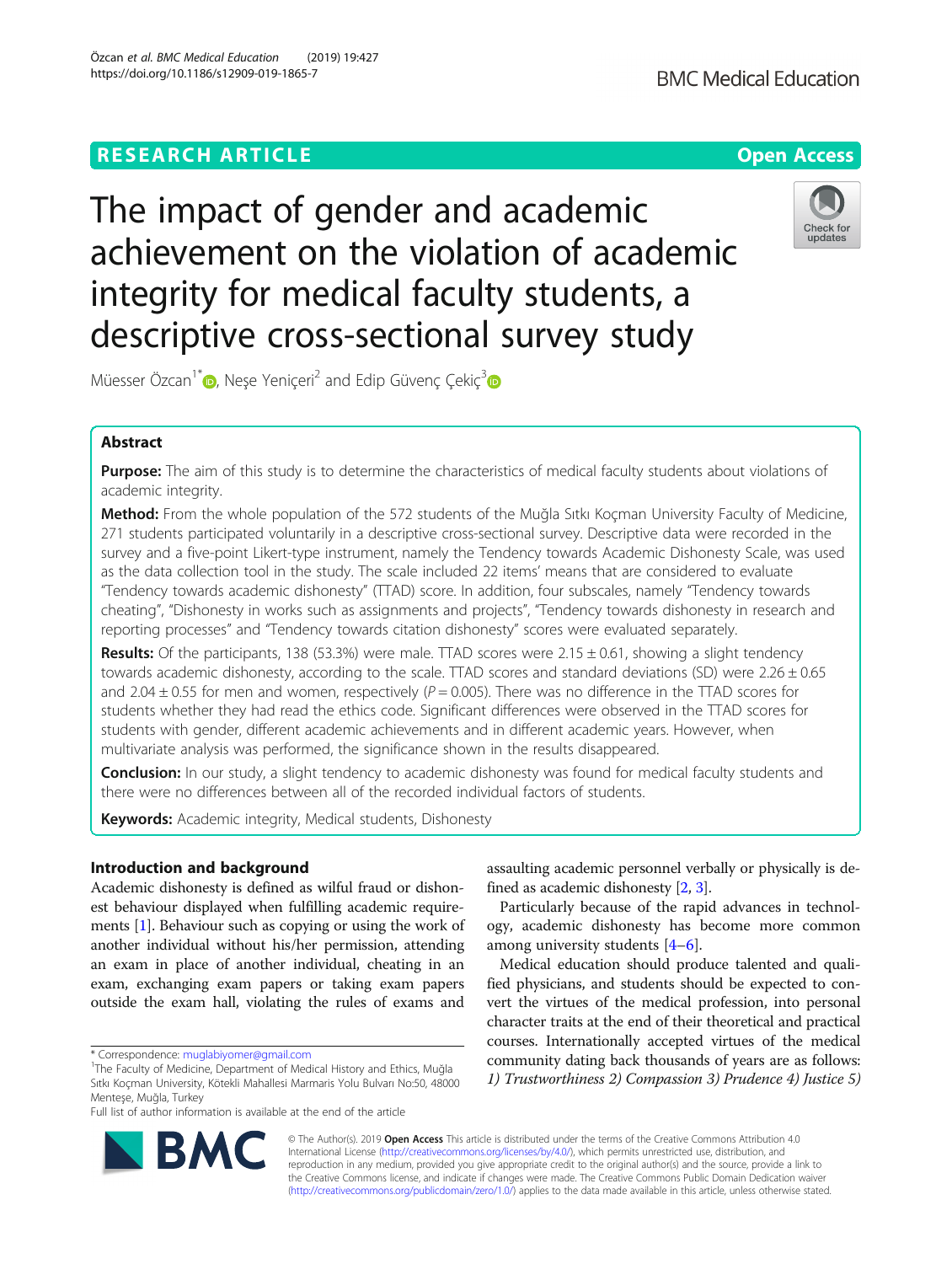Temperance 6) Fortitude 7) Self-Effacement and 8) Integrity  $[7, 8]$  $[7, 8]$  $[7, 8]$  $[7, 8]$ .

Therefore, wrongful academic actions by medical students' conflict with the behaviours expected of a good physician [[9](#page-6-0)–[11](#page-6-0)].

They may also cause prospective physicians to be deprived of the necessary scientific knowledge, and deviate from one of the most important values of the medical profession, which is honesty [\[6\]](#page-6-0). Tiong et al. revealed that there was a significantly higher prevalence of academic dishonesty among healthcare academics than among their peers who did not work in healthcare [\[12](#page-6-0)]. In research conducted in Coratia, only 9% of 198 sophomores stated that they never plagiarized at all [[6\]](#page-6-0). The academic misconduct of students is acquiring a different structure with the development of technology, and this is an important issue for discussion in medical education  $[10, 13-16]$  $[10, 13-16]$  $[10, 13-16]$  $[10, 13-16]$  $[10, 13-16]$  $[10, 13-16]$  $[10, 13-16]$ . For example a case of exam cheating at an Australian medical school happened in 2013. The students were reported to using tablet computers during the exam and this was covered by both local and international media. After this case, it was opened to discussion that these unprofessional behaviors of medical students should be unacceptable because of the characteristics of medical profession [[10\]](#page-6-0).

In literature, there are many studies on the academic dishonesty of medical students; there are some studies on the academic dishonesty levels of nursing students in Turkey [\[17](#page-6-0), [18\]](#page-6-0) however there are no such study conducted for medical students.

The aim of this study is to determine the attitudes and characteristics of medical faculty students in relation to the violation of academic integrity.

### Methods

### Participants and characteristics

The population of the study consisted of 572 undergraduate students who were attending courses in the Faculty of Medicine at Muğla Sıtkı Koçman University, Turkey. Students participated voluntarily with a nonrandom sampling method in the descriptive crosssectional survey in response to verbal invitations given in lecture breaks between the months of April and June 2018. The 259 subjects who completed the entire survey were included in the study. The only exclusion criterion in this study was not to have completed the descriptive data questions completely.

Descriptive data (gender, medical academic year, academic achievement and whether they read the ethics code) were recorded. Academic achievement was measured by the answer to the question "What is your academic achievement level?" by categorizing themselves as "below the class academic average", "approximately at the class academic average" and "above the class academic average". In addition, the participants of the study were asked: "Have you read the Student Disciplinary Regulation for Higher Education Institutions? (ethics code)".

### Instrument and procedures

After the descriptive data, the Tendency towards Academic Dishonesty Scale was used as the assessment tool. There are 22 items in this scale, which was prepared by Eminoğlu et al. in Turkish following validity– reliability study [[19\]](#page-6-0). There were four basic subscales are assessed [[19\]](#page-6-0): (1) "Tendency towards cheating: five items; one negative and four positive", (2)"Dishonesty in works such as assignments and projects: seven items; four negative and three positive", (3)"Tendency towards dishonesty in research and reporting processes: four items; one negative and three positive" and (4)"Tendency towards citation dishonesty: six items: three negative and three positive". A total of nine negative and thirteen positive items are measured. The answers given to all items in the scale are digitized from five to one for the positive items and from one to five for the negative items. The Cronbach alpha internal consistency reliability coefficient of the whole scale was reported as 0.90, and the internal consistency reliability coefficients of the subscales were reported as 0.71, 0.821, 0.785 and 0.766 for the first factor to the fourth factor [[19](#page-6-0)]. The test–retest reliability coefficient obtained as a result of applying the scale twice to a group of 20 people at 15-day intervals was reported as 0.88 [[19\]](#page-6-0).

The values of the means and standard deviations (SD) for the participants were calculated for each subscale and for the scale in general. A value between 1.00 and 1.79 is considered as a low tendency towards academic dishonesty; a value between 1.80 and 2.59 is considered as a slight tendency towards academic dishonesty; a value between 2.60 and 3.39 is considered as a moderate tendency towards academic dishonesty; a value between 3.40 and 4.19 is considered as a high tendency towards academic dishonesty; and a value between 4.20 and 5.00 is considered as an extremely high tendency towards academic dishonesty [[19](#page-6-0)]. The values were re-assessed by dividing the students into groups based on their gender, academic year and academic achievement, and on whether or not they had read the ethics regulation, to show that there was no difference among the groups.

### Data analysis

All answers were recorded on a computer with a paperbased optical reader. The mean and SD for subscales were calculated as shown by Eminoğlu [[19](#page-6-0)]. Pearson's chi square test was used to calculate the differences between gender in different characteristics (academic year, academic achievement and having read the ethics code).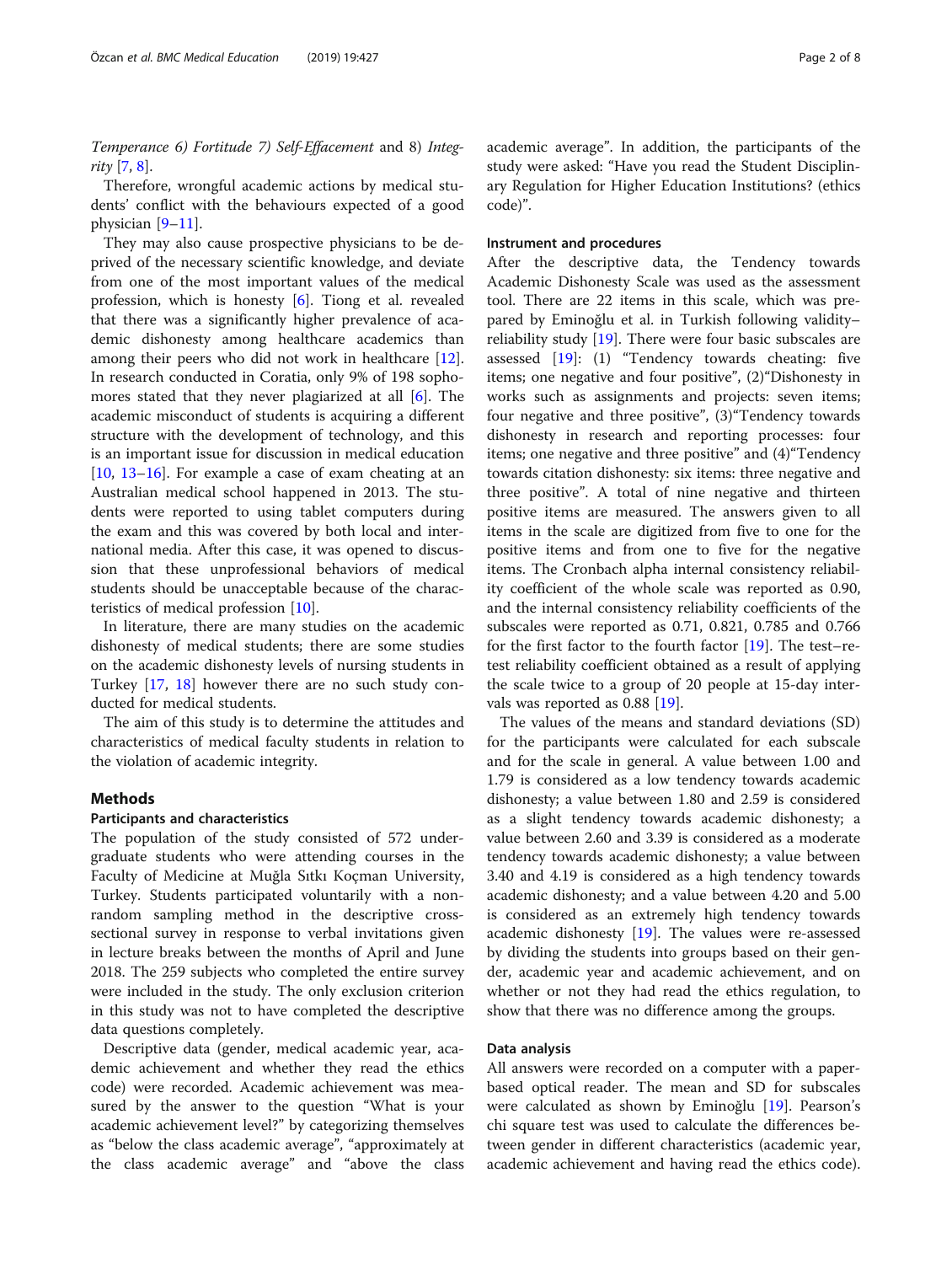The independent samples T test was applied to evaluate the differences of scale scores between gender and having read the ethics code. One-way ANOVA test was applied to evaluate the differences for academic year and academic achievement and post hoc Tukey test was applied as multiple comparison when assessing the intergroup differences of the participants. An univariate multivariable analysis was applied for assessing the relationship between the tendency towards academic dishonesty score and fixed factors of gender, academic achievement and academic year. A value of P of less than 0.05 was considered to be significant. Microsoft Excel (2007) software was used for recording the data on the computer, and the IBM SPSS Statistics for Windows, Version 20.0. Armonk, NY: IBM Corp program package was used for the statistical analyses. The study was approved by the Muğla Sıtkı Koçman Human Research Ethics Committee (approval date and number: 2018 / 43).

### Results

A total of 271 students (response rate: 47.3%) participated voluntarily in the study. In our study, the Cronbach alpha internal consistency reliability coefficient was calculated as 0.892 for the whole scale (22 items). This value indicates that there is coherence and a high rate of reliability throughout the scale. The characteristics of the population are given in Table 1.

The scores for the whole scale and for the subscales are given in Table [2](#page-3-0). All participants had the highest tendency for "Dishonesty in works such as assignments and projects", with a score of 2.28, and the lowest score for "Tendency towards citation dishonesty" with a mean of 2.02 (Table [2\)](#page-3-0). There was a statistically significant difference between male and female participants in the "Tendency towards academic dishonesty" values (Table [2](#page-3-0)).

The highest tendency in both male and female students was observed for the factor "Dishonesty in works such as assignments and projects" (Table [2\)](#page-3-0). The female participants showed the lowest tendency for the factor "Tendency towards cheating", whereas the male participants showed the lowest tendency for the factor "Tendency towards citation dishonesty" (Table [2](#page-3-0)).

Assessment of the tendency towards academic dishonesty with respect to academic year revealed scores varying from 2.01 to 2.42 (Table [3\)](#page-3-0). Students in the first three grades displayed similar tendency scores, those in the fourth grades showed the lowest tendency, and those in the sixth grade showed the highest tendency. However, the only significant score was subscale four (Tendency towards citation dishonesty) (Table [3](#page-3-0)). In multiple comparison, the significant difference was shown be-tween "4<sup>th</sup> vs 6<sup>th</sup> grade" and "5<sup>th</sup> vs 6<sup>th</sup> grade" (Table [3](#page-3-0)).

Students who believed that they were below the class average displayed a higher tendency towards academic dishonesty than other students, for all factors and in terms of the general tendency (Table [4\)](#page-4-0).

When the students were asked whether they had read the code of academic ethics published by the Higher Education Institution, the majority of them  $(n = 231,$ 80.2%) stated that they had no knowledge of it, and only a few of them  $(n = 28, 10.8\%)$  stated that they had read the rules. On the other hand, whether or not the students had read the rules did not have a significant impact on their tendency towards academic dishonesty  $(P = 0.352)$  (Table [5\)](#page-4-0).

Despite significant results in Tables [2,](#page-3-0) [3](#page-3-0) and [4](#page-4-0), multivariable analysis showed no statistically significance on relationship between overall score and factors of gender, academic achievement and academic year (Table [6\)](#page-5-0).

| Characteristics                                    |           | n (column %) | Male n (row %) | Female n (row %) | Pearson Chi square test        |
|----------------------------------------------------|-----------|--------------|----------------|------------------|--------------------------------|
| Gender                                             | Male      | 138 (53.3)   |                |                  |                                |
|                                                    | Female    | 121 (46.7)   |                |                  |                                |
| Academic year (1 to 6th year of the medical class) | 1st year  | 52 (20)      | 27 (51.9)      | 25(48.1)         | $x^2(5) = 3.51$ , $p = 0.622$  |
|                                                    | 2nd year  | 75 (29)      | 35 (46.7)      | 40 (53.3)        |                                |
|                                                    | 3rd year  | 25(9.7)      | 13(52)         | 12 (48)          |                                |
|                                                    | 4th year  | 30 (11.6)    | 18 (60)        | 12(40)           |                                |
|                                                    | 5th year  | 46 (17.8)    | 25 (54.3)      | 21(45.7)         |                                |
|                                                    | 6th year  | 31(12)       | 20(64.5)       | 11(35.5)         |                                |
| Academic Achievement Group                         | Above     | 39 (15.1)    | 30 (76.9)      | 9(23.1)          | $x^2(2) = 15.725, p = 0.00$    |
|                                                    | Average   | 119(45.2)    | 67 (56.3)      | 52 (43.7)        |                                |
|                                                    | Below     | 101 (39)     | 41 (40.6)      | 60 (59.4)        |                                |
| Have you read the Student Disciplinary             | Yes       | 28 (10.8)    | 16(57.1)       | 12 (42.9)        | $x^2(1) = 0.188$ , $p = 0.665$ |
| Regulation code for Higher Education Institutions? | <b>No</b> | 231 (89.2)   | 122 (52.8)     | 109 (47.2)       |                                |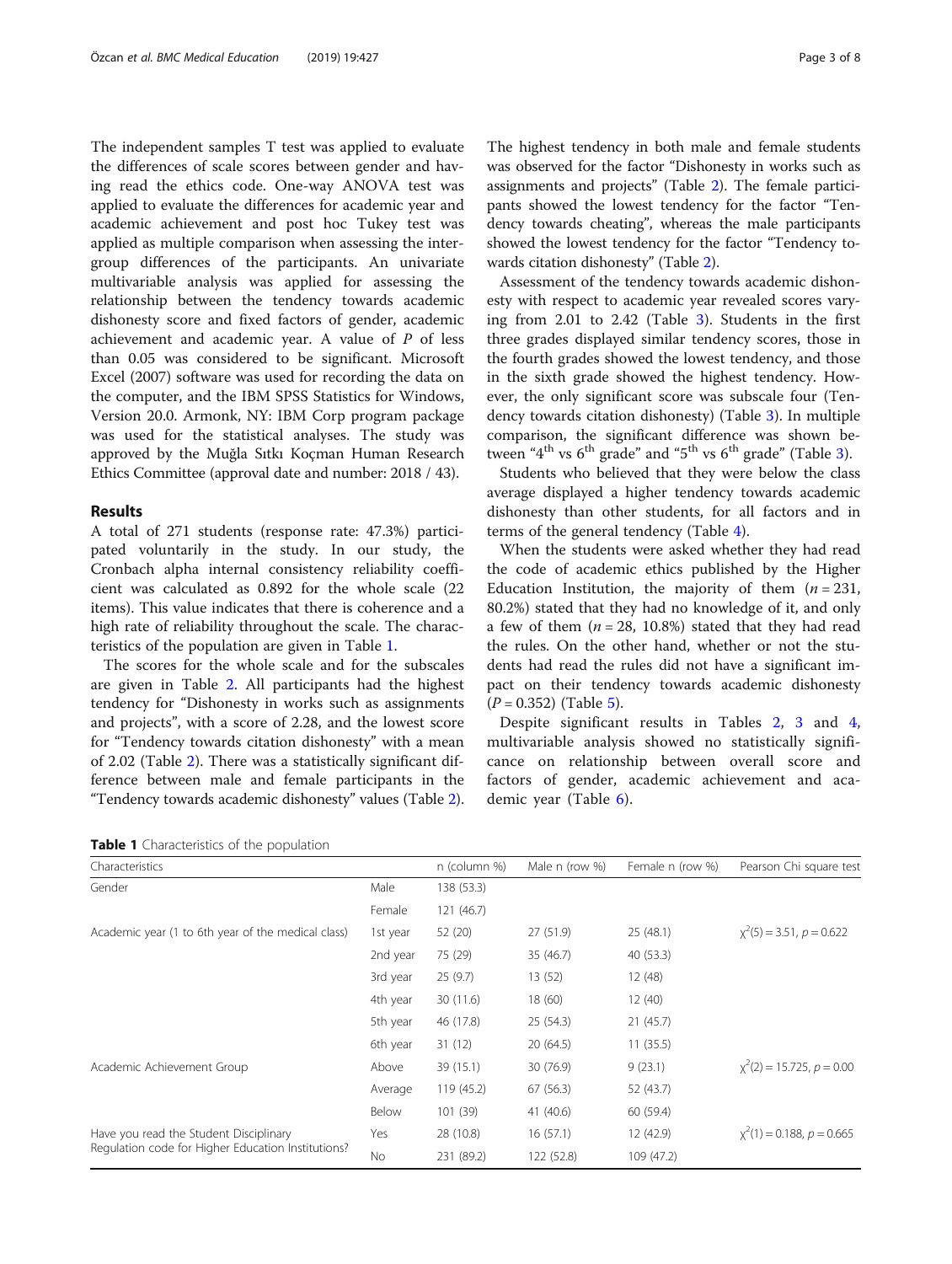| Tendency Scale                                       | Total Score (SD) | Male Score (SD) | Female Score (SD) | P        |
|------------------------------------------------------|------------------|-----------------|-------------------|----------|
| Tendency towards academic dishonesty                 |                  |                 |                   |          |
|                                                      | 2.15(0.61)       | 2.26(0.65)      | 2.04(0.55)        | $0.005*$ |
| Subscales:                                           |                  |                 |                   |          |
| Tendency towards cheating                            | 2.06(0.93)       | 2.17(0.97)      | 1.93 (0.87)       | $0.04*$  |
| Dishonesty in works such as assignments and projects | 2.29(0.70)       | 2.40(0.75)      | 2.16(0.62)        | $0.005*$ |
| Research and reporting process dishonesty            | 2.25(0.71)       | 2.39(0.74)      | 2.09(0.64)        | $0.001*$ |
| Tendency towards citation dishonesty                 | 2.02(0.69)       | 2.07(0.70)      | 1.96 (0.68)       | 0.213    |
|                                                      |                  |                 |                   |          |

<span id="page-3-0"></span>Table 2 The scores for the tendency towards academic dishonesty, separated by gender

SD standard deviation,  $* P < 0.05$ 

## Discussion

The results of the study show that the students had a slight tendency towards academic dishonesty. Gender, academic achievement and academic year were firstly thought to have an impact on the tendency towards

academic dishonesty. However, in a multivariable analysis the statistical significance was disappeared. Another factor that whether they had read the academic ethics code had also no significant impact on the tendency scores.

Table 3 Tendency towards academic dishonesty scores with the respect to academic year

|                                                      | Class (Academic year)          |                                |                 |            |                  |                         |              |
|------------------------------------------------------|--------------------------------|--------------------------------|-----------------|------------|------------------|-------------------------|--------------|
|                                                      | 1st                            | 2nd                            | 3rd             | 4th        | 5th              | 6th                     | $\mathsf{P}$ |
| Scale                                                | Score (SD)                     | Score (SD)                     | Score (SD)      | Score (SD) | Score (SD)       | Score (SD)              |              |
| Tendency towards academic dishonesty                 | 2.15(0.60)                     | 2.15(0.56)                     | 2.13(0.44)      | 2.01(0.56) | 2.11(0.78)       | 2.42(0.63)              | 0.169        |
| Subscales                                            |                                |                                |                 |            |                  |                         |              |
| Tendency towards cheating                            | 1.88 (0.94)                    | 2.07(0.80)                     | 1.98(0.82)      | 2.17(0.93) | 1.98 (1.01)      | 2.38(1.11)              | 0.243        |
| Dishonesty in works such as assignments and projects | 2.37(0.75)                     | 2.26(0.64)                     | 2.26(0.45)      | 2.09(0.69) | 2.24(0.84)       | 2.49(0.70)              | 0.319        |
| Research and reporting process dishonesty            | 2.22(0.64)                     | 2.22(0.68)                     | 2.41(0.61)      | 2.08(0.71) | 2.28(0.79)       | 2.37(0.84)              | 0.537        |
| Tendency towards citation dishonesty                 | 2.06(0.71)                     | 2.05(0.60)                     | 1.91(0.59)      | 1.72(0.52) | 1.93(0.84)       | 2.40(0.69)              | $0.004*$     |
|                                                      | Multiple comparison<br>P       |                                | Mean Difference |            |                  | 95% CI<br>Lower / Upper |              |
| Subscale 4. Tendency towards citation dishonesty     | 1st grade vs. 2nd grade: 1     |                                | 0.015           |            |                  | $-0.333 / 0.364$        |              |
|                                                      | 1st grade vs 3rd grade: 0.929  |                                | 0.157           |            |                  | $-0.313 / 0.627$        |              |
|                                                      | 1st grade vs 4th grade: 0.217  |                                | 0.347           |            |                  | $-0.095 / 0.790$        |              |
|                                                      | 1st grade vs. 5th grade: 0.933 |                                | 0.129           |            |                  | $-0.262 / 0.520$        |              |
|                                                      | 1st grade vs. 6th grade: 0.247 |                                | $-0.334$        |            |                  | $-0.772/0.104$          |              |
|                                                      | 2nd grade vs 3rd grade:0.942   |                                | 0.142           |            |                  | $-0.304 / 0.588$        |              |
|                                                      | 2nd grade vs 4th grade:0.203   |                                | 0.332           |            |                  | $-0.085 / 0.749$        |              |
|                                                      | 2nd grade vs 5th grade: 0.945  |                                | 0.114           |            | $-0.248 / 0.476$ |                         |              |
|                                                      | 2nd grade vs 6th grade: 0.150  |                                | $-0.349$        |            |                  | $-0.761 / 0.063$        |              |
|                                                      | 3rd grade vs 4th grade: 0.903  |                                | 0.190           |            |                  | $-0.333 / 0.713$        |              |
|                                                      | 3rd grade vs 5th grade: 1      |                                | $-0.028$        |            |                  | $-0.508 / 0.452$        |              |
|                                                      | 3rd grade vs 6th grade: 0.075  |                                | $-0.491$        |            |                  | $-1.010 / 0.028$        |              |
|                                                      | 4th grade vs 5th grade: 0.738  |                                | $-0.218$        |            |                  | $-0.671 / 0.235$        |              |
|                                                      |                                | 4th grade vs 6th grade: 0.001* | $-0.681$        |            |                  | $-1.176/ -0.187$        |              |
|                                                      |                                | 5th grade vs 6th grade: 0.039* | $-0.463$        |            |                  | $-0.912 / -0.014$       |              |

SD standard deviation,  $* P < 0.05$  $*P < 0.05$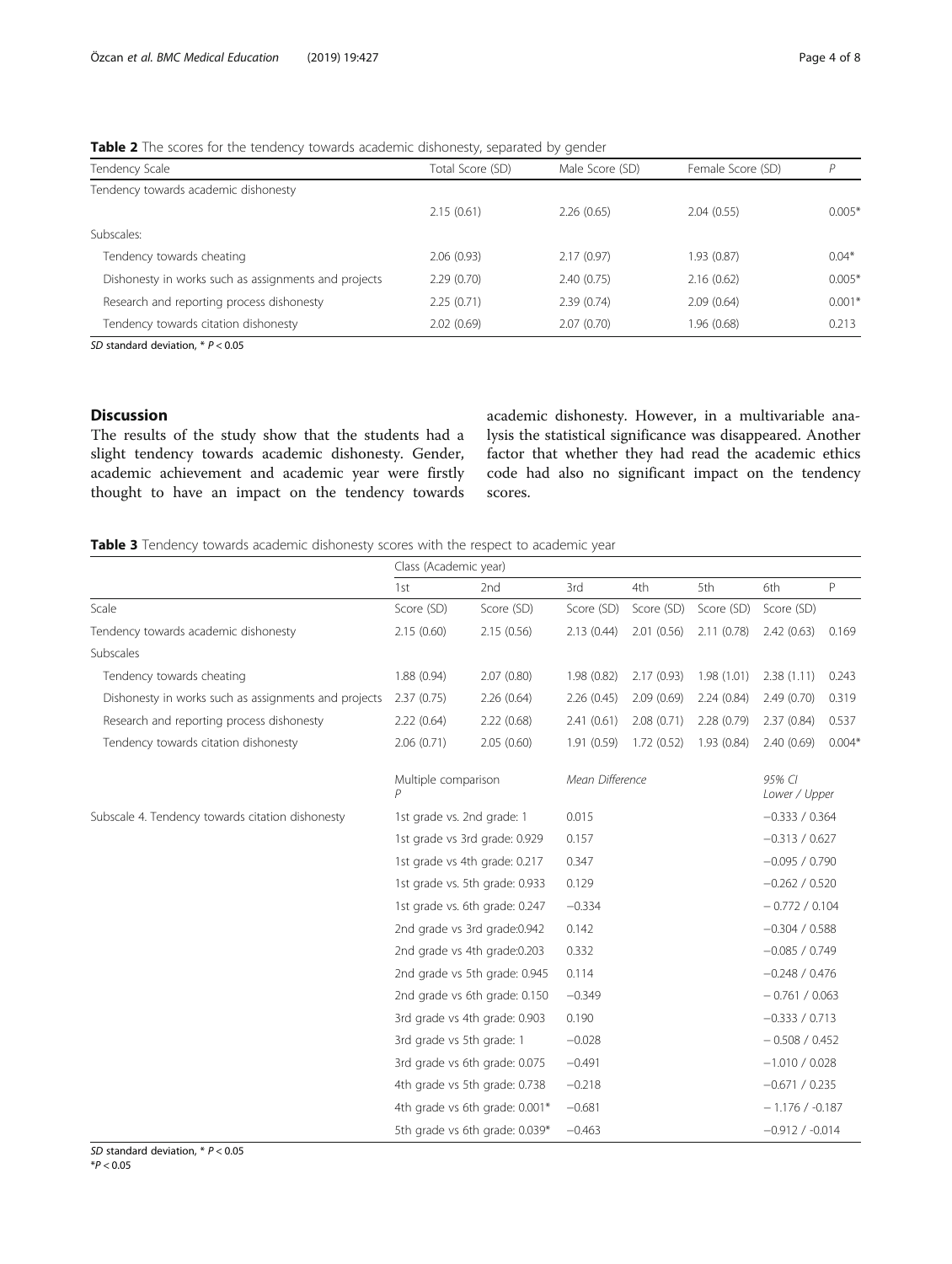<span id="page-4-0"></span>Table 4 Scores for the factors based on different levels of academic achievement

| Academic Achievement                    |                     |                       |                     |                |                          |                 |                                        |         |
|-----------------------------------------|---------------------|-----------------------|---------------------|----------------|--------------------------|-----------------|----------------------------------------|---------|
|                                         | Below<br>Score (SD) | Average<br>Score (SD) | Above<br>Score (SD) | $\overline{P}$ | Multiple comparison      | Mean Difference | 95% CI<br>Lower bound /<br>Upper bound |         |
| Tendency towards academic               | 2.36(0.74)          | 2.21(0.60)            | 2.01(0.55)          | $0.005*$       | Above vs Below: 0.007*   | $-0.346$        | $-0.62$                                | $-0.08$ |
| dishonesty                              |                     |                       |                     |                | Above vs Average: 0.043* | $-0.198$        | $-0.39$                                | 0.00    |
|                                         |                     |                       |                     |                | Below vs Average: 0.380  | 0.149           | $-0.11$                                | 0.41    |
| Subscales:                              | Below<br>Score (SD) | Average<br>Score (SD) | Above<br>Score (SD) | $\overline{P}$ | Multiple comparison      |                 |                                        |         |
| Tendency towards cheating               | 2.48(1.18)          | 2.10(0.87)            | 1.84(0.83)          | $0.001*$       | Above vs Below: 0.001*   | $-0.637$        | $-1.04$                                | $-0.24$ |
|                                         |                     |                       |                     |                | Above vs Average: 0.080  | $-0.265$        | $-0.55$                                | 0.02    |
|                                         |                     |                       |                     |                | Below vs Average: 0.068  | 0.373           | $-0.02$                                | 0.77    |
| Dishonesty in works such as             | 2.43(0.80)          | 2.38(0.67)            | 2.12(0.67)          | $0.008*$       | Above vs Below: 0.045    | $-0.312$        | $-0.62$                                | $-0.01$ |
| assignments and projects                |                     |                       |                     |                | Above vs Average: 0.016  | $-0.260$        | $-0.48$                                | $-0.04$ |
|                                         |                     |                       |                     |                | Below vs Average: 0.913  | 0.052           | $-0.25$                                | 0.35    |
| Research and reporting                  | 2.50(0.89)          | 2.30(0.71)            | 2.10(0.60)          | $0.006*$       | Above vs Below: 0.007*   | $-0.403$        | $-0.71$                                | $-0.09$ |
| process dishonesty                      |                     |                       |                     |                | Above vs Average: 0.081  | $-0.204$        | $-0.43$                                | 0.02    |
|                                         |                     |                       |                     |                | Below vs Average: 0.270  | 0.200           | $-0.10$                                | 0.50    |
| Tendency towards citation<br>dishonesty | 2.08(0.71)          | 2.04(0.70)            | 1.98(0.67)          | 0.659          |                          |                 |                                        |         |

SD standard deviation, CI confidence interval, \* P < 0.05

Our findings show that the total TTAD scores of participating students were  $2.15 \pm 0.61$ . This score reaches up to  $2.29 \pm 0.70$  for dishonesty in assignments and projects. According to the results of two other different studies conducted between nursing students in Turkey, academic dishonesty tendency has been found at a medium level among nursing students [\[17](#page-6-0), [18](#page-6-0)].There are various studies noting the high frequency of academic dishonesty in medical faculties [[7](#page-6-0), [20](#page-6-0)–[22\]](#page-7-0). For instance,

Table 5 Scores for the factors on the basis of the knowledge of the code of academic ethics

|                                                         | ethics            | Read the code of academic |       |  |
|---------------------------------------------------------|-------------------|---------------------------|-------|--|
|                                                         | Nο<br>$(n = 231)$ | Yes<br>$(n = 28)$         | P     |  |
| Scale                                                   | Score<br>(SD)     | Score (SD)                |       |  |
| Tendency towards academic<br>dishonesty                 | 2.14<br>(0.62)    | 2.26(0.60)                | 0.352 |  |
| Subscales                                               |                   |                           |       |  |
| Tendency towards cheating                               | 2.04<br>(0.90)    | 2.24(1.12)                | 0.282 |  |
| Dishonesty in works such as<br>assignments and projects | 2.29<br>(0.70)    | 2.29(0.72)                | 0.993 |  |
| Research and reporting process<br>dishonesty            | 2.23<br>(0.71)    | 2.46(0.66)                | 0.092 |  |
| Tendency towards citation<br>dishonesty                 | 2.01<br>(0.68)    | 2.11<br>(0.689)           | 0.486 |  |

SD standard deviation

in a study conducted in Canada medical students were reported to exhibit academic dishonesty at a rate of 56% [[23\]](#page-7-0). According to the results of other research, more than half of 428 medical faculty students in the USA were cheating in exams; students stated that they thought that presenting an exact copy of the assignment of a successful classmate would not be wrong, and that there was no need to provide references as the basic sources of reference were open to the public [\[9](#page-6-0)]. These students believed that they were not doing anything wrong, as there were no clear instructions on this issue [[9\]](#page-6-0). In South Korea, a study was conducted on a group of medical faculty students who prepared assignments mainly by copying information from websites [[15\]](#page-6-0). Most of the participants stated that they had no knowledge of the fact that copying information from websites without providing proper references was deemed to be misconduct, or that copying the reports of classmates would pose a serious problem [\[15](#page-6-0)].

The results of this study show that the participants tend slightly towards academic dishonesty. When the findings of the study are compared with the findings of studies conducted in order to determine the tendency towards academic dishonesty of students studying in areas other than medicine, this is a pleasing outcome [[24,](#page-7-0) [25\]](#page-7-0). On the other hand, the low level does not mean that there is no tendency towards dishonesty.

The results of this study show that the attitude towards academic dishonesty was not influenced by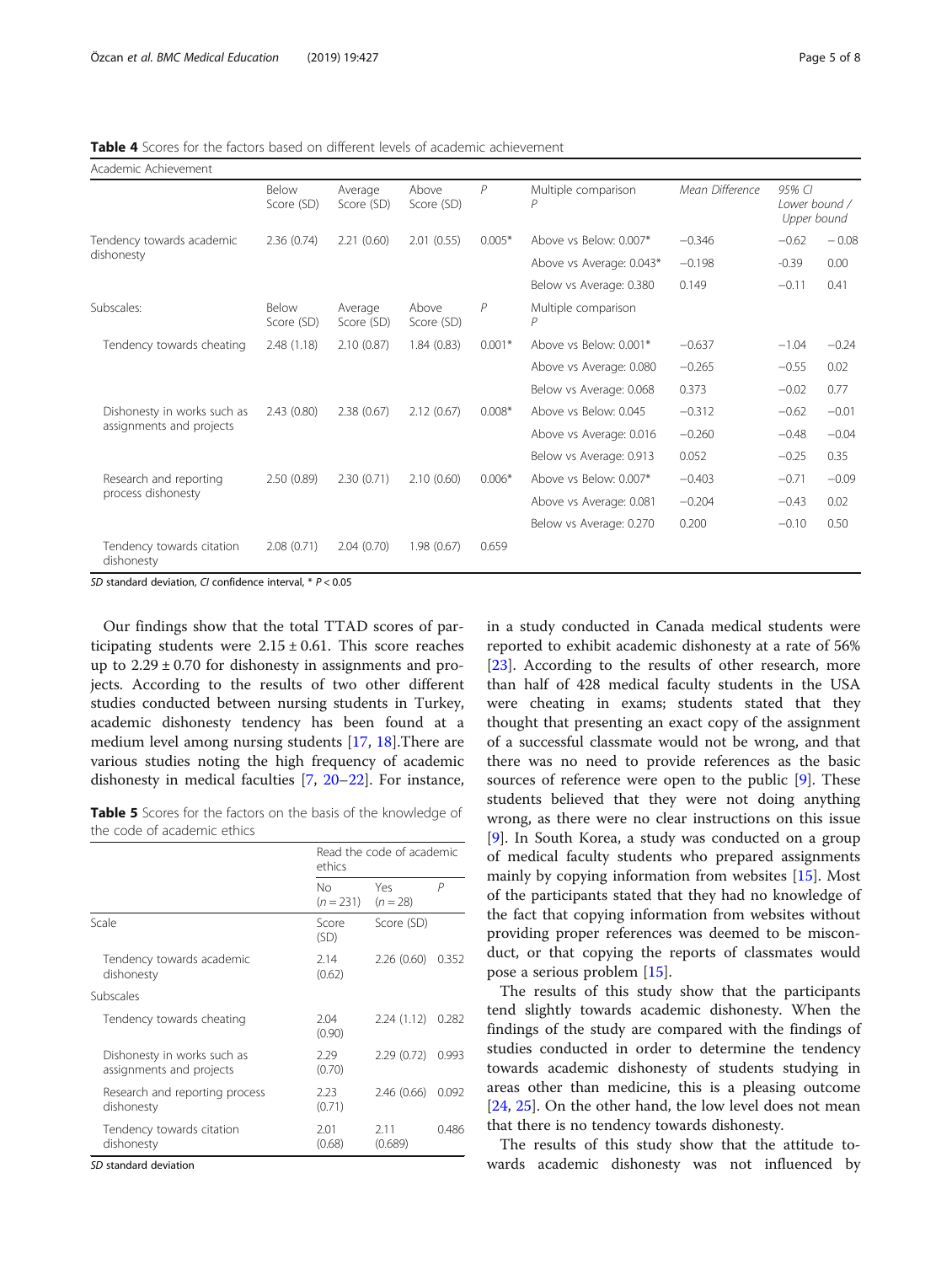### <span id="page-5-0"></span>Table 6 Multivariable analysis for tendency towards academic dishonesty scores

|                                                  | Type III Sum of Squares | df             | Mean Square |       | F           | Sig.        |
|--------------------------------------------------|-------------------------|----------------|-------------|-------|-------------|-------------|
| Corrected model                                  | 16.796*                 | 33             | 0.509       |       | 1.413       | 0.076       |
| Intercept                                        | 560.441                 | $\mathbf{1}$   | 560.441     |       | 1556.145    | 0.000       |
| Gender                                           | 0.671                   | $\mathbf{1}$   | 0.671       |       | 1.862       | 0.174       |
| Academic Achievement                             | 1.878                   | $\overline{2}$ | 0.939       |       | 2.607       | 0.076       |
| Academic year                                    | 3.356                   | 5              | 0.671       |       | 1.864       | 0.102       |
| Gender* Academic Achievement                     | 0.523                   | $\overline{2}$ | 0.261       |       | 0.726       | 0.485       |
| Gender* Academic year                            | 2.302                   | 5              | 0.460       |       | 1.278       | 0.274       |
| Academic Achievement* Academic year              | 1.641                   | 10             | 0.164       |       | 0.456       | 0.917       |
| Gender * Academic Achievement<br>* Academic year | 2.287                   | 8              | 0.286       |       | 0.794       | 0.609       |
| Error                                            | 81.033                  | 225            | 0.360       |       |             |             |
| Total                                            | 1301.378                | 259            |             |       |             |             |
| Corrected Total                                  | 97.829                  | 258            |             |       |             |             |
| Parameter                                        | B                       | Std. Error     | $\it t$     | Sig.  | 95% CI      |             |
|                                                  |                         |                |             |       | Lower bound | Upper bound |
| Intercept                                        | 2.864                   | 0.346          | 8.265       | 0.000 | 2.181       | 3.546       |
| Gender                                           |                         |                |             |       |             |             |
| Female                                           | $-0.103$                | 0.797          | $-0.129$    | 0.898 | $-1.673$    | 1.467       |
| Male                                             | $\mathbf 0$             |                |             |       |             |             |
| Achievement                                      |                         |                |             |       |             |             |
| Above                                            | $-0.432$                | 0.458          | $-0.942$    | 0.347 | $-1.335$    | 0.471       |
| Average                                          | $-0.675$                | 0.384          | $-1.756$    | 0.081 | $-1.432$    | 0.083       |
| Below                                            | $\mathbf 0$             |                |             |       |             |             |
| Academic year                                    |                         |                |             |       |             |             |
| 1st                                              | $-0.136$                | 0.458          | $-0.298$    | 0.766 | $-1.040$    | 0.767       |
| 2nd                                              | $-0.374$                | 0.384          | $-0.973$    | 0.331 | $-1.132$    | 0.383       |
| 3rd                                              | $-0.568$                | 0.548          | $-1.037$    | 0.301 | $-1.648$    | 0.511       |
| 4th                                              | $-1.082$                | 0.438          | $-2.468$    | 0.014 | $-1.945$    | $-0.218$    |
| 5th                                              | 0.000                   | 0.490          | 0.000       | 1.000 | $-0.966$    | 0.966       |
| 6th                                              | $\mathbf 0$             |                |             |       |             |             |

 $*R$  Squared = 0.172 (Adjusted R Squared = 0.050)

recorded individual factors. Also, it had no correlation with contextual factors such as awareness of the relevant ethics code. In some researches have reported that male participants display a higher level of academic dishonesty [[1,](#page-6-0) [20,](#page-6-0) [26](#page-7-0)], however other research has reported no [\[27](#page-7-0)], or a minor, correlation between gender and academic dishonesty as our study. Peer behaviour is considered to have more influence on academic dishonesty than gender or achievement [[21](#page-6-0)]. Similar to the results of our study, in other studies conducted with nursing students in Turkey, academic dishonesty tendencies have been found greatest among male students [\[18](#page-6-0)] and students with lower academic achievement [\[17](#page-6-0)]. According to our results, sixth year students had higher tendency towards academic dishonesty when compared to all other years

and the multiple comparison revealed statistically significant difference between 4th and 5th years when compared to 6th year students. According to our assumption one of the reasons behind this might be that the students in their sixth year are only receiving clinical education and are not taking any formal exam. However there is not any evidence supporting this assumption.

Whatever the reason for it, it is not morally acceptable for students to resort to academic dishonesty. One should keep in mind that a medical faculty reflects society, and cannot be expected to operate independently from it. Dishonest behaviour cannot be totally eliminated without making improvements in other fields in society [[7,](#page-6-0) [9](#page-6-0)–[11\]](#page-6-0). Certainly, occupational skills and competencies of medical professionals, together with sound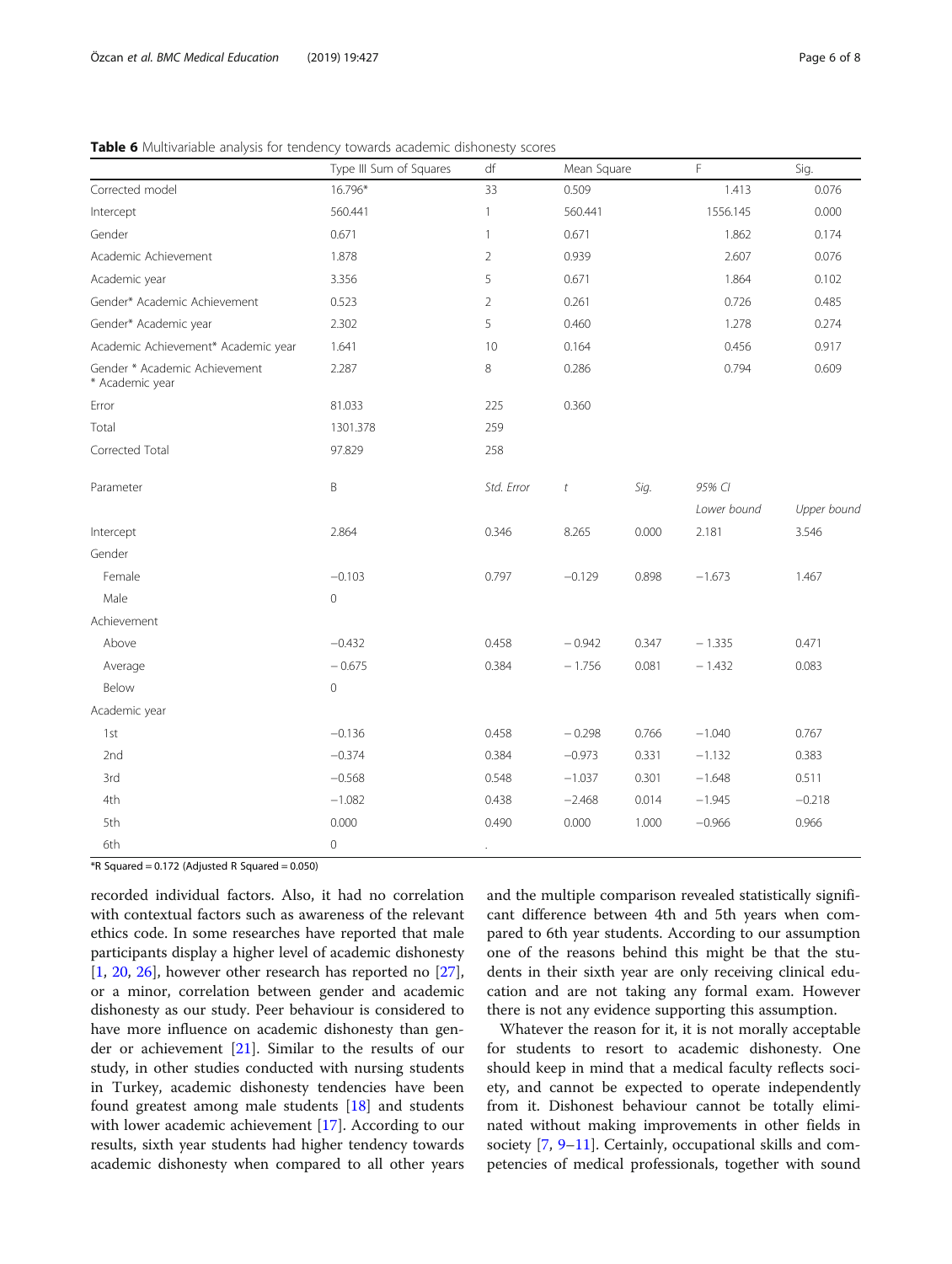### <span id="page-6-0"></span>Limitations

The first limitation was the population of the study that represent only one site in Turkey. The second limitation was the design of our study that a cross sectional study made it difficult to assess the relationship between overall scores and factors that may be related with it. The final limitation of our study was that data were collected by a self-reporting of the participants.

### Conclusion

The results of our study are indicated to students have tendency to academic dishonesty. Our findings show that the majority of the participating students had "slight tendency towards academic dishonesty". The majority of participating students showed more tendency to dishonesty in their tasks, assignments and projects whereas the least tendency to dishonesty was towards citation. Significant differences were observed in the TTAD scores for students with gender, different academic achievements and in different academic years. However, when multivariate analysis was performed, the significance shown in the results disappeared. The findings of the study suggested that there is a need to focus on academic dishonesty in medical education.

#### Acknowledgements

Not applicable

#### Authors' contributions

All authors contributed to the conception and design of this study, to the acquisition and analysis of the data, and to the drafting and revision of this paper, and each has given final approval to this version of the paper.

#### Funding

Not applicable.

### Availability of data and materials

The datasets used and analyzed during the current study are available from the corresponding author on reasonable request.

### Ethics approval and consent to participate

The study was approved by the Muğla Sıtkı Koçman Human Research Ethics Committee (approval date and number: 2018 / 43). Declaration of Helsinki was signed by all of the authors and presented to the ethics committee. This study was carried out with medical students in the Faculty of Medicine at Muğla Sıtkı Kocman University. Students were informed about the study, and voluntary participation was obtained. Data were collected through the use of an anonymous questionnaire, and the students were reminded that returning a completed study form implied informed consent.

### Consent for publication

Not applicable.

#### Competing interests

The authors declare that they have no competing interests.

#### Author details

<sup>1</sup>The Faculty of Medicine, Department of Medical History and Ethics, Muğla Sıtkı Koçman University, Kötekli Mahallesi Marmaris Yolu Bulvarı No:50, 48000 Menteşe, Muğla, Turkey. <sup>2</sup>The Faculty of Medicine, Department of Family Medicine, Muğla Sıtkı Koçman University, Kötekli Mahallesi Marmaris Yolu Bulvarı No:50, 48000 Menteşe, Muğla, Turkey. <sup>3</sup>The Faculty of Medicine, Department of Medical Pharmacology, Muğla Sıtkı Koçman University, Kötekli Mahallesi Marmaris Yolu Bulvarı No:50, 48000 Menteşe, Muğla, Turkey.

### Received: 6 May 2019 Accepted: 31 October 2019 Published online: 20 November 2019

#### References

- 1. Thirunavukkarasu AB, Noyal MJ, Vijayan S. Academic dishonesty among undergraduates from private medical schools in India. Are we on the right track? Med Teach. 2011;33:759–61.
- 2. Aluede O, Omoregıe EO, Osa-Edoh GI. Academic dishonesty as a contemporary problem in higher education: how academic advisers can help. Read Improv. 2006;43:97–107.
- 3. Richards D, Saddiqui S, White F, McGuigan N, Homewood J. A theory of change for student-led academic integrity. Qual High Educ. 2016;22(3):242–59.
- 4. Whitley HP, Starr J. Academic dishonesty among pharmacy students: does portable technology play a role? Curr Pharm Teach Learn. 2010;2(2):94–9.
- 5. Brimble M. Why students cheat: An exploration of the motivators of student academic dishonesty in higher education. In: Bretag T. Editör. Handbook of Academic Integrity. Singapore: Springer; 2016. p.365–382.
- 6. Bilić-Zulle L, Frković V, Turk T, Ažman J, Petrovečki M. Prevalence of plagiarism among medical students. Croat Med J. 2005;46:126–31.
- 7. Đogaš V, Jerončić A, Marušić M, Marušić A. Who would students ask for help in academic cheating? Cross-sectional study of medical students in Croatia. BMC Med Educ. 2014;14(1):1048.
- 8. Güven T, Ersoy N. A new approach in medical ethics: virtues. J Med Ethics-Law His. 2000;8:51–9.
- 9. Rennıe SC, Crosby JR. Are "tomorrow's doctors" honest? Questionnaire study exploring medical students' attitudes and reported behaviour on academic misconduct. BMJ. 2001;322:274–5.
- 10. Tonkin AL. Lifting the carpet on cheating in medical school exams. BMJ. 2015;351(40):1–4.
- 11. Mortaz HS, Zendehdel K, Asghari F, Fotouhi A, Rashidian A. Academic disintegrity among medical students: a randomised response technique study. Med Educ. 2013;47(2):144–53.
- 12. Tiong JJL, Kho HL, Mai CW, Lau HL, Hasan SS. Academic dishonesty among academics in Malaysia: a comparison between healthcare and nonhealthcare academics. BMC Med Educ. 2018;18(1):168.
- 13. Kusnoor AV, Falik R. Cheating in medical school: the unacknowledged ailment. South Med J. 2013;106(8):479–83.
- 14. Eysenbach G. Medical students see that academic misconduct is common. BMJ. 2001;322:1307.
- 15. Kim KJ, Hwang JY, Lee DW, Min-Sung S. Medical student plagiarism in problem-based learning courses. Med Educ Online. 2016;21:276–85.
- 16. Henning MA, Malpas P, Manalo E, Ram S, Vijayakumar V, Hawken SJ. Ethical learning experiences and engagement in academic dishonesty: a study of Asian and European pharmacy and medical students in New Zealand. Asia Pac Educ Res. 2015;24:201–9.
- 17. Oran NT, Can HÖ, Şenol S, Hadımlı AP. Academic dishonesty among health science school students. Nurs Ethics. 2016;23(8):919–31.
- 18. Keçeci A, Bulduk S, Oruç D, Celik S. Academic dishonesty among nursing students: a descriptive study. Nurs Ethics. 2011;18(5):725–33.
- 19. Eminoğlu E, Nartgün Z. A scale development study to measure academic dishonesty tendencies of university students. Uluslararası İnsan Bilimleri Dergisi. 2009;6:215.
- 20. Ghias K, Lakho GR, Asim H, Azam IS, Saeed SA. Self-reported attitudes and behaviours of medical students in Pakistan regarding academic misconduct: a cross-sectional study. BMC Med Ethics. 2014;15:43.
- 21. Taradi SK, Taradi M, Đogaš Z. Croatian medical students see academic dishonesty as an acceptable behaviour: a cross-sectional multicampus study. J Med Ethics. 2012;38:376–9.